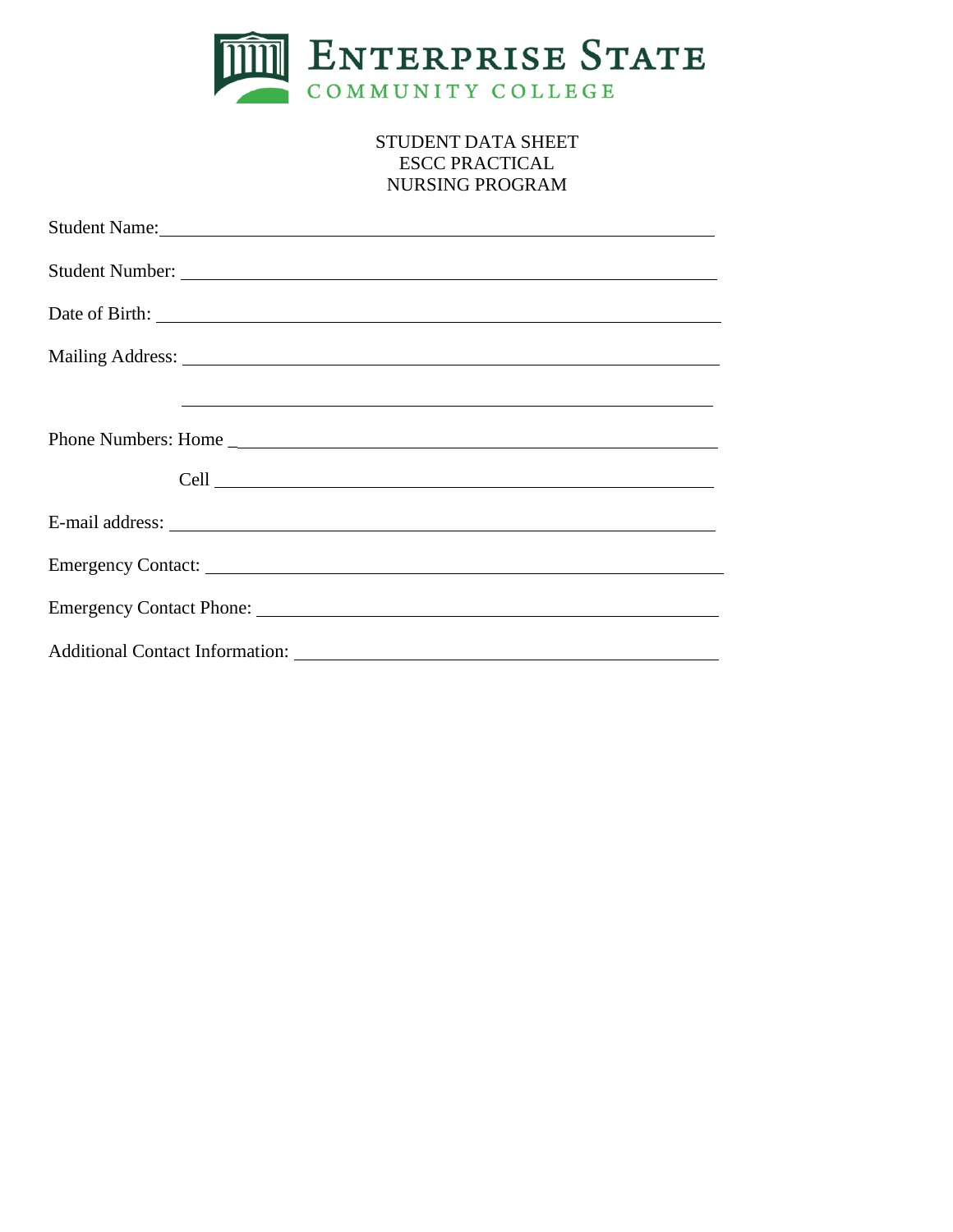## **Enterprise State Community College**

Substance Abuse Policy Agreement

In preparation for participation in clinical/laboratory activities of health science programs or other programs/activities requiring drug screening as outlined in the Enterprise State Community College Substance Abuse Policy, I hereby consent to submit to a urinalysis and/or other tests as shall be determined by Enterprise State Community College for the purpose of determining substance use. I agree that specimens for the tests will be collected in accordance with guidelines established in the Mandatory Guidelines for Federal Workplace Drug Testing Programs and as described in the Enterprise State Community College Substance Abuse Policy Guidelines.

I further agree to, and hereby authorize, the release of the results of said tests to the appropriate designee of Enterprise State Community College. All positive results will be reviewed by said College designee and followed by a confidential contact with me.

I understand that positive results indicating the current use of drugs and/or alcohol shall prohibit me from participating in clinical, laboratory, or other activities of health science programs requiring that I be drug free. I further understand that clinical/laboratory components of courses within health programs are required curriculum components and that an inability to attend said components may prevent or delay my program completion. I also understand that while participating in clinical activities within outside healthcare agencies, I will be subject to the same rules as the health care employees in said facilities.

I agree to hold harmless Enterprise State Community College and its designee/s Medical Review Officer from any liability arising in whole or in part from the collection of specimens, testing, and use of the results from said tests in connection with excluding me from participation in clinical/laboratory activities.

I have carefully read the foregoing and fully understand its contents. I acknowledge that my signing of this consent and release form is a voluntary act on my part and that I have not been coerced by anyone to sign this document. A copy of this signed and dated document will constitute my consent for Enterprise State Community College and its designee/s Medical Review Officer to perform the drug screen and to release the results to Enterprise State Community College.

Signature

Printed Name Student Number

Date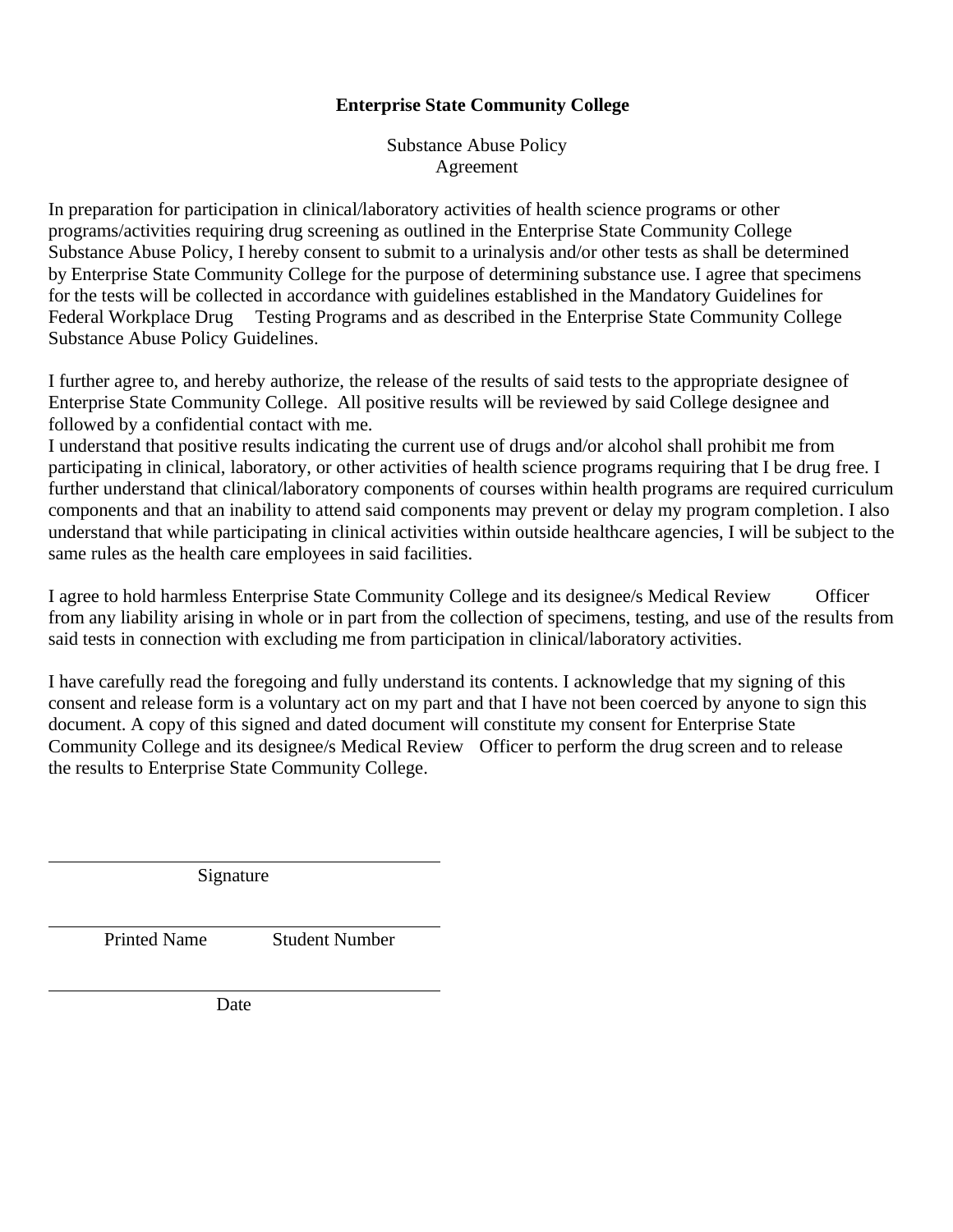

# **Background Screening Consent and Release Form**

I have received and carefully read the Background Screening Policy for Students in the Health Sciences. I understand that compliance with the background screening policy is a requirement to complete my admission to and/or maintain enrollment in a health care program at Enterprise State Community College.

By signing this document, I am indicating that I have read and understand Enterprise State Community College's Background Screening Policy for Students in the Health Sciences. My signature also indicates my agreement to complete the requirement and to submit required information to the approved screening vendor. I understand that my enrollment in health program courses is conditional to the provision of negative findings or facility approval upon circumstantial review. In the event of positive findings on my background screen and follow-up denial of access to records, declares me ineligible to continue in clinical learning experiences, and further attendance in health program courses will not be allowed. I will be offered the opportunity to withdraw from all courses in my health program for which I am enrolled. My failure to withdraw as directed will result in the assignment of the appropriate course grade, WF.

A copy of this signed and dated document will constitute my consent to abide by the College's Background Screening Policy. Upon submission of my personal information to the approved screening vendor, I also consent to approve the release of the original screening results to the approved College designee. A copy of this signed and dated document, along with approval during the information submission process, will constitute my consent for the College to release the results of my background screen to the clinical affiliate(s)' specifically designated person(s). I agree to hold harmless the College and its officers, agents, and employees from and against any harm, claim, suit, or cause of action, which may occur as a direct or indirect result of the background screen or release of the results to the College and/or the clinical affiliates. I understand that should any legal action be taken as a result of the background screen, that confidentiality can no longer be maintained.

I agree to abide by the aforementioned policy. I acknowledge that my signing of this consent and release form is a voluntary act on my part and that I have not been coerced into signing this document. I hereby acknowledge that I will authorize the College's contracted agents to procure a background screen on me. I further understand this signed consent hereby authorizes the College's contracted agents to conduct necessary and/or periodic background screens and/or updates as required by contractual agreements with clinical affiliates.

**Student Signature Witness Signature Witness Signature** 

Student's Printed Name Witness' Printed Name Witness' Printed Name

Date **Date** Date **Date** Date **Date**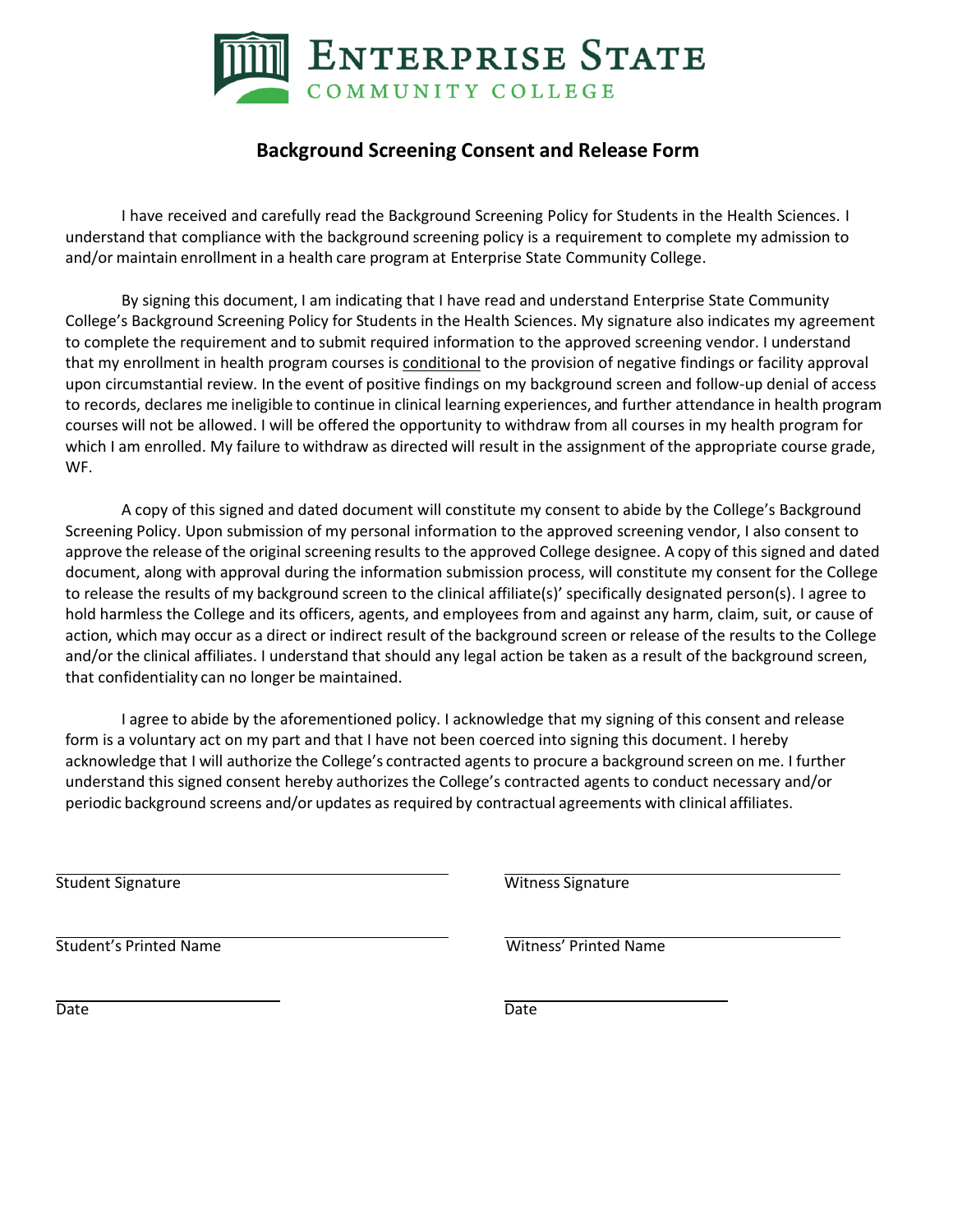# **Enterprise State Community College Practical Nursing Program Liability Release Form**

I, hereby acknowledge that I fully understand the contents of this release and that I am signing it voluntarily.

As a student of the Practical Nursing Program at Enterprise State Community College, I am aware of the risk of personal injury or illness which is inherent in my participating in classroom, laboratory, clinical and preceptorship activities. I understand that medical insurance and responsibility for payment of medical bills incurred during the program are my responsibility. I further understand that I am responsible for all vaccinations, including hepatitis B, that are required for program admission.

Upon full awareness and consideration of the risks which I might assume in participating in classroom, laboratory, clinical or preceptorship activities, I hereby agree to release Enterprise State Community College and its instructors, officials, agents, representatives, clinical sites, and employees from any liability for any type of illness or injury which is incurred to me during my participation in the program. This release will remain in effect for the duration of my enrollment in the Practical Nursing Program.

Student Signature / Date

Witness Signature / Date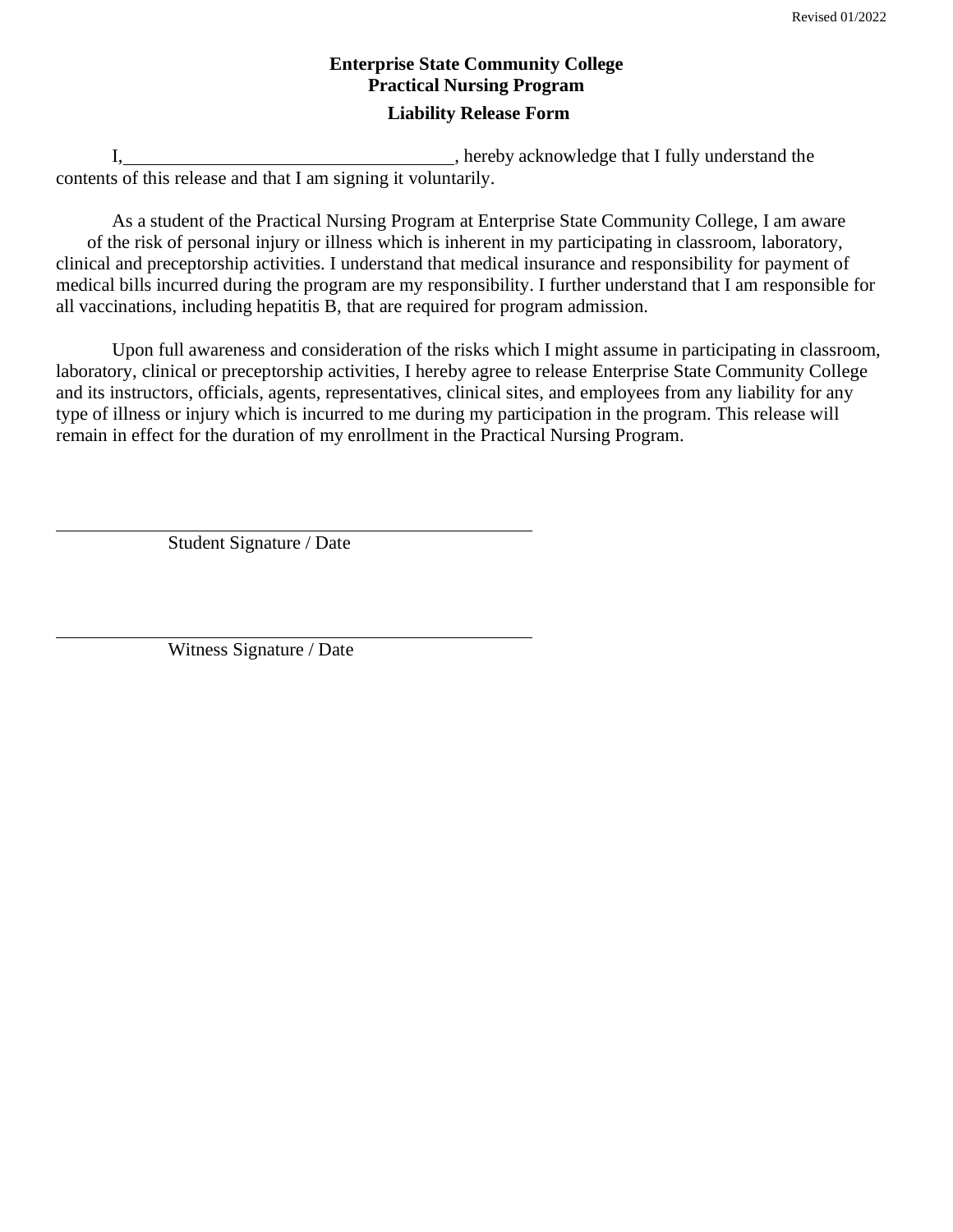# ENTERPRISE STATE COMMUNITY COLLEGE PRACTICAL NURSING RELEASE OF CLINICAL INFORMATION

I give Enterprise State Community College permission to release copies of my personal clinical/program documentation to clinical agencies as required by contractual agreements. These records will only be released to Human Resources or such centrally governed departments and include, **but are NOT limited to**: immunizations, TB skin tests, titer results, CPR, substance abuse screens, background checks, essential functions/physician's statement, and clinical agency training acknowledgements and verifications.

Student Name (Print) **Department (ESCC Health Program)** 

Signature ESCC Student ID #

Date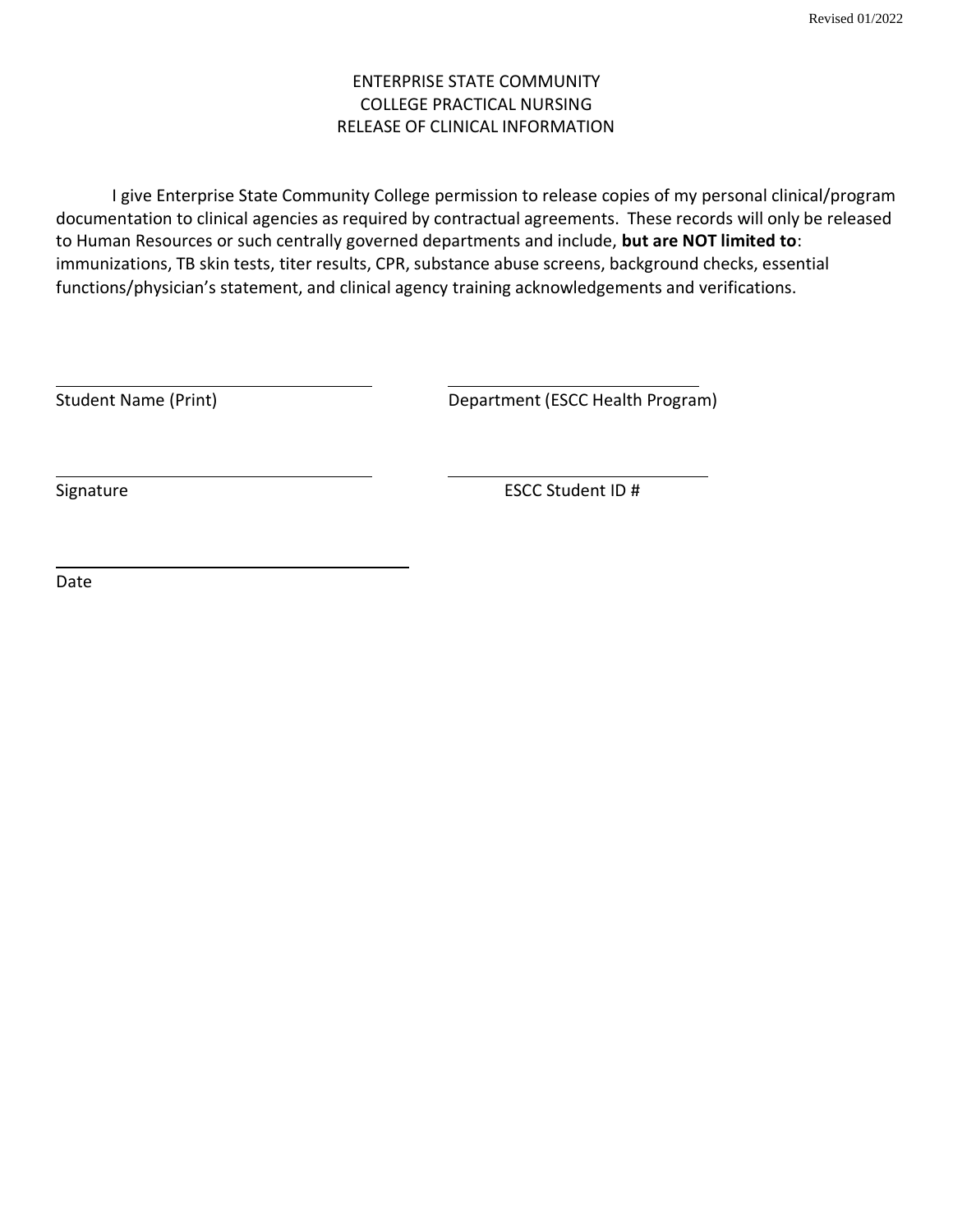## **ENTERPRISE STATE COMMUNITY COLLEGE** *PRACTICAL NURSING*

## **WAIVER OF RESPONSIBILITY**

I, (print name), a student in the *Practical Nursing Program* at

Enterprise State Community College, accept all responsibilities for accident/illness/injury sustained in or related to the performance of normal class/lab/clinical activities. Therefore, I hold the College/clinical agency harmless should accident/illness/injury occur.

Student Signature Date

Student ID#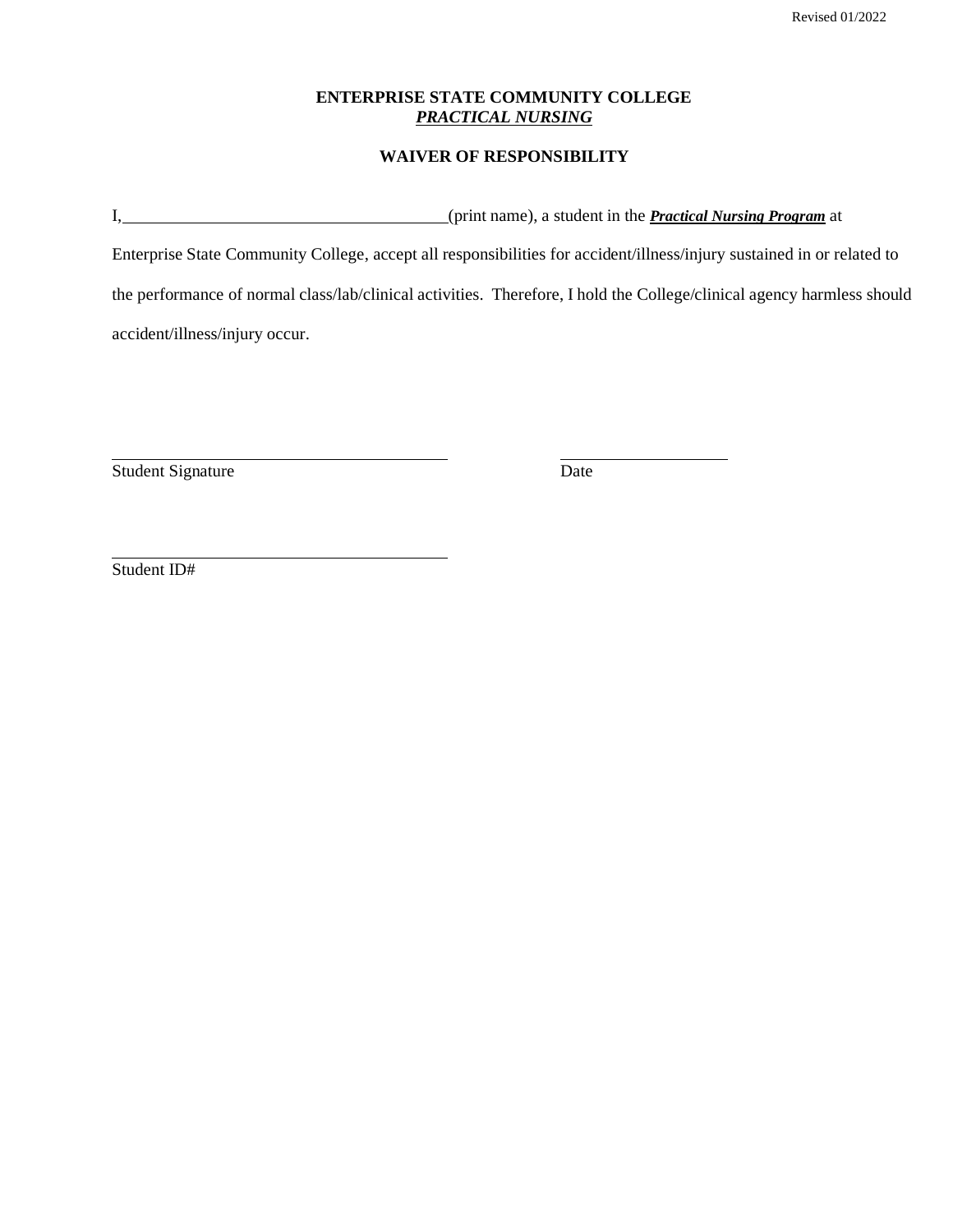## **PRACTICAL NURSING PROGRAM HEALTH INSURANCE FORM**

It is recommended that all students in the Practical Nursing Program have health insurance. You MUST complete the applicable portion of this form prior to any clinical or learning lab experience. If you do not have health insurance, you are required to sign a waiver that will remain in the Practical Nursing Program files.

Name of Insurance Company

Student's Signature

Date

**WAIVER:**

I,  $\frac{1}{2}$  , have been informed and understand the importance

(Name of Student)

of obtaining health insurance. I am currently not covered by personal health insurance and elect not to obtain any health insurance at this time. I understand that it is my responsibility to pay for all medical expenses that result from illness or injury that may occur while I am a student in the Practical Nursing Program.

I release Enterprise State Community College and/or its agents, and any and all affiliate clinical facilities and/or their agents from any liability related to injuries or illness received while a student in the Practical Nursing Program.

Student's Signature

Date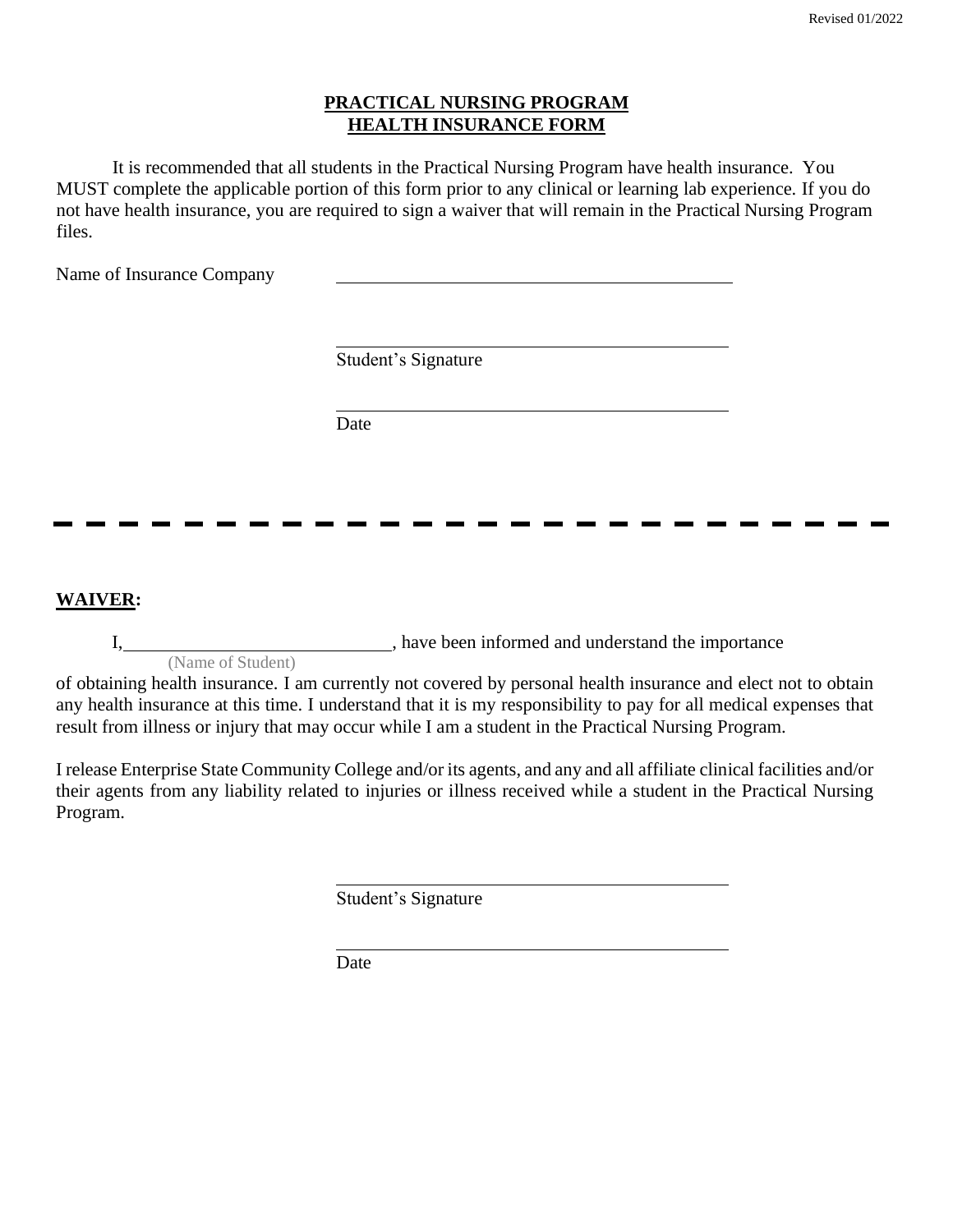# Include a copy of valid Driver's License & Health Insurance

(Copiers available in Resource Center)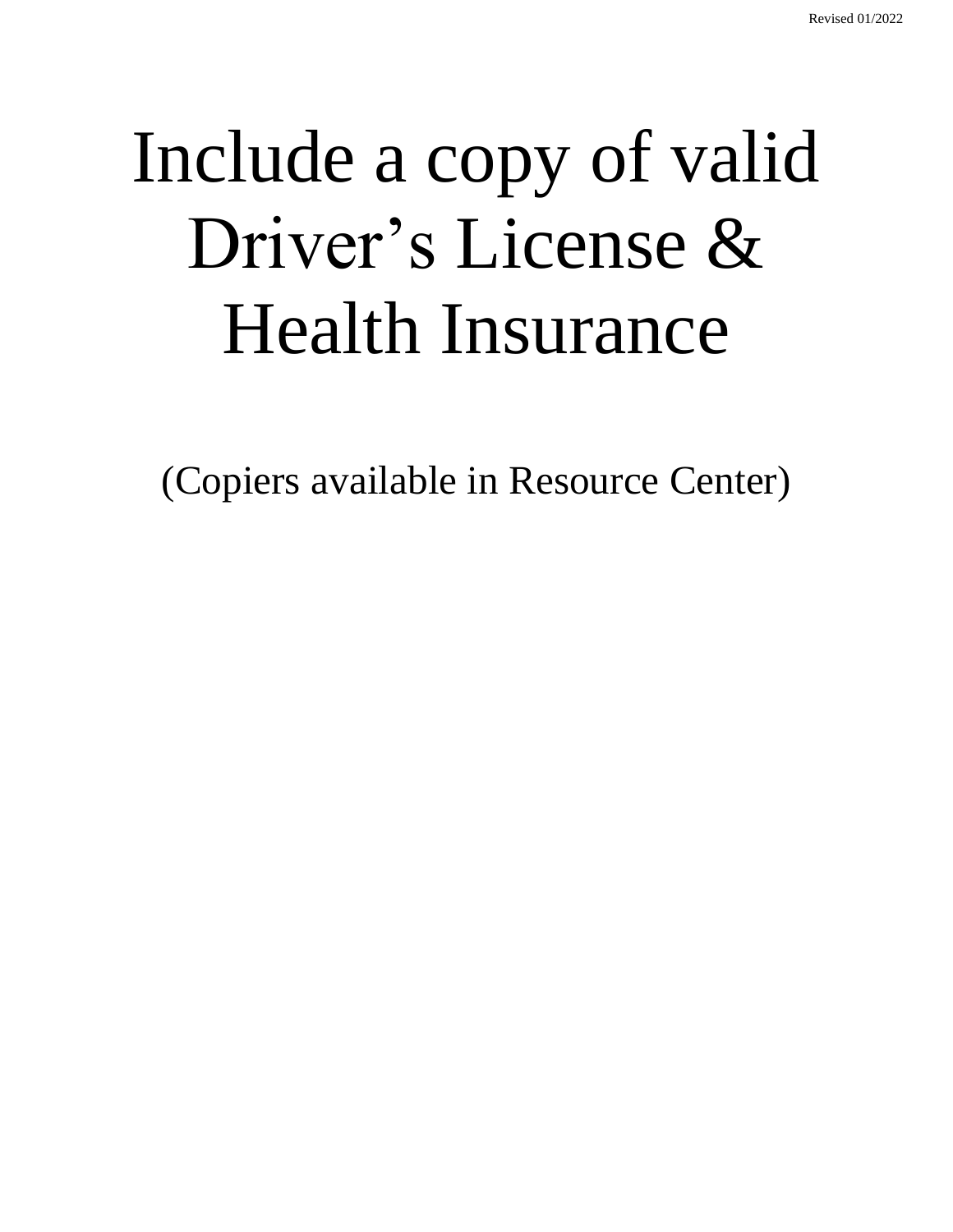## PRACTICAL NURSING

## **HEALTH RECORDS POLICY**

Validation and documentation of required health records must be received by all students enrolled in a health program. **Students who fail to submit required records will not be allowed to continue in the program.** *If you have questions concerning this process, contact Amy Phillips at 334-347-2623 extension 2267.*

All students are required to have a physical examination at the student's expense. The physical examination / health requirements protect the student by identifying any potential or real health problems that may be exacerbated by the demands of the clinical portion of the program.

Health professions are strenuous, both physically and psychologically. The student's ability to handle these demands must be established. It is also imperative that students do not expose clients or agency personnel to communicable disease, or risk their safety due to the inability to handle the physical or psychological stress of client care.

*NOTE***:** Updates to health records such as TB or CPR may be required while a student is enrolled in the program. **Any updates will be due at the beginning of the semester in which they expire.** *For example*, a TB skin test is required annually. If it expires in February of the spring semester, the update will be due no laterthan the first week of class, in January.

The following are required for **ALL** students:

- 1. PHYSICAL EXAMINATION A **physical examination**, completed within the past year, is required for all new students. The physical must be signed by a licensed physician or nurse practitioner. The examination must be documented on the Program's **Health Record and Essential Functions Form** as required by The Alabama Community College System. New students and any student returning to an allied health program after an absence of one (1) year must submit current completed health forms.
- 2. IMMUNIZATIONS / TITERS It is the STUDENT'S RESPONSIBILITY to keep all health records current. **Documentation of any required updates should be submitted to the practical nursing office as soon as possible.** The following are required:

## **Tetanus (Tdap) Vaccine**

Students entering an allied health program must provide documentation of an *adult* **Tdap vaccine** (tetanus, diphtheria, and pertussis). If the documented Tdap vaccine is over ten (10) years old, documentation of a Td (tetanus and diphtheria) or Tdap booster that is less than ten (10) years old is also required. An update is required every ten (10) years.

## **TB Skin Test**

A **two-step** TB Skin Test is required at the beginning of the program. This consists of one test followed by a second test 7-21 days later. The results cannot be more than four (4) weeks apart.

Documentation of a TB blood test (TB Gold) may be provided in lieu of TB skin test. An annual blood test or one-step TB skin test will be required thereafter.

An annual one-step TB Skin Test is required each following year and is YOUR RESPONSIBILITY to provide to the practical nursing office when due. Student will be unable to complete clinical site training if he or she fails to submit to results of annual TB screening.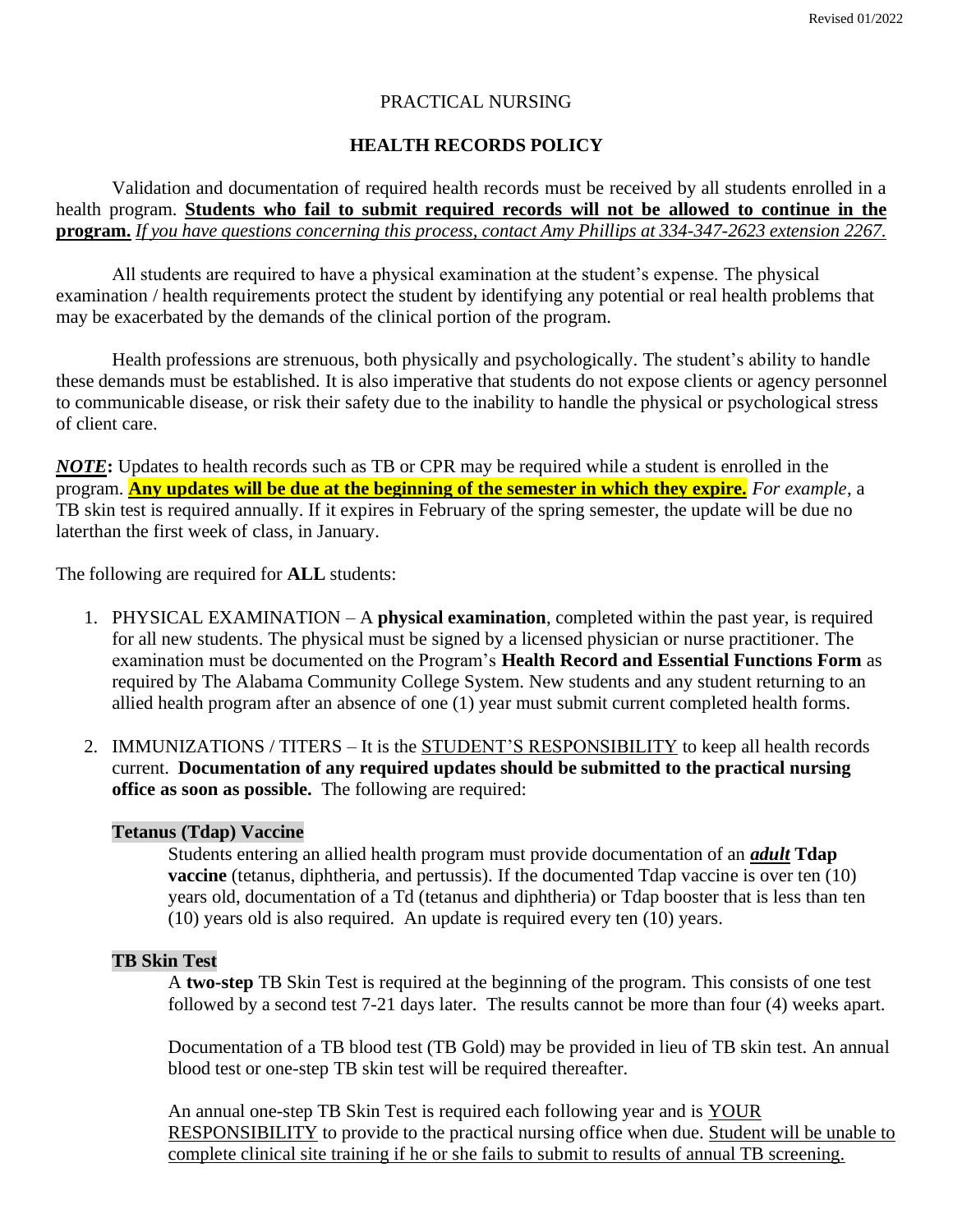If you have had a positive TB result, submit proof of that result as well as proof of a clear chest x-ray. Documentation of reason for chest x-ray instead of serum is required.

## **MMRV Titer**

**A MMRV - Measles, Mumps, Rubella (German Measles), and Varicella (Chicken Pox) titer is required to enter practical nursing program.** If any results are negative or non-immune, the student must sign the *MMRV Waiver Form* and submit it with the negative or non-immune results. The student is advised to consult with a physician regarding precautions to prevent infection. **Vaccination records will not be accepted in place of titer results.**

## **Hepatitis B**

**A Hepatitis B titer is required to enter the practical nursing program.** If the results are negative or non-immune, the student must sign the *Hepatitis B Waiver Form* to be submitted with these results*.* The student is advised to consult with a physician regarding precautions to prevent infection. Results must be within the past twenty (20) years. **Vaccination records will not be accepted in place of titer results.**

- 3. CONTINUING HEALTH STATUS It is a STUDENT'S RESPONSIBILITY to notify the program faculty of any changes in his/her health status, i.e. pregnancy, surgery, injuries, etc. Additional examinations from a health care provider, with documentation of results, may be required by an instructor for any changes in a student's health status.
- 4. PROFESSIONAL LIABILITY INSURANCE Students in a practical nursing program are required to purchase professional liability insurance (malpractice insurance) through the College, each semester they enroll in a nursing course. This fee is added to your course registration and is to be paid at registration each applicable semester.
- 5. HEALTH INSURANCE Enterprise State Community College and the practical nursing programs do not provide health insurance coverage for students. Students are responsible for costs incurred as a result of an accident/injury in the clinical or college laboratory. This may include follow-up testing and/or treatmentmandated by the program/clinical agency. Students are not entitled to any Workmen's Compensation benefits from agencies. Health insurance coverage is strongly recommended.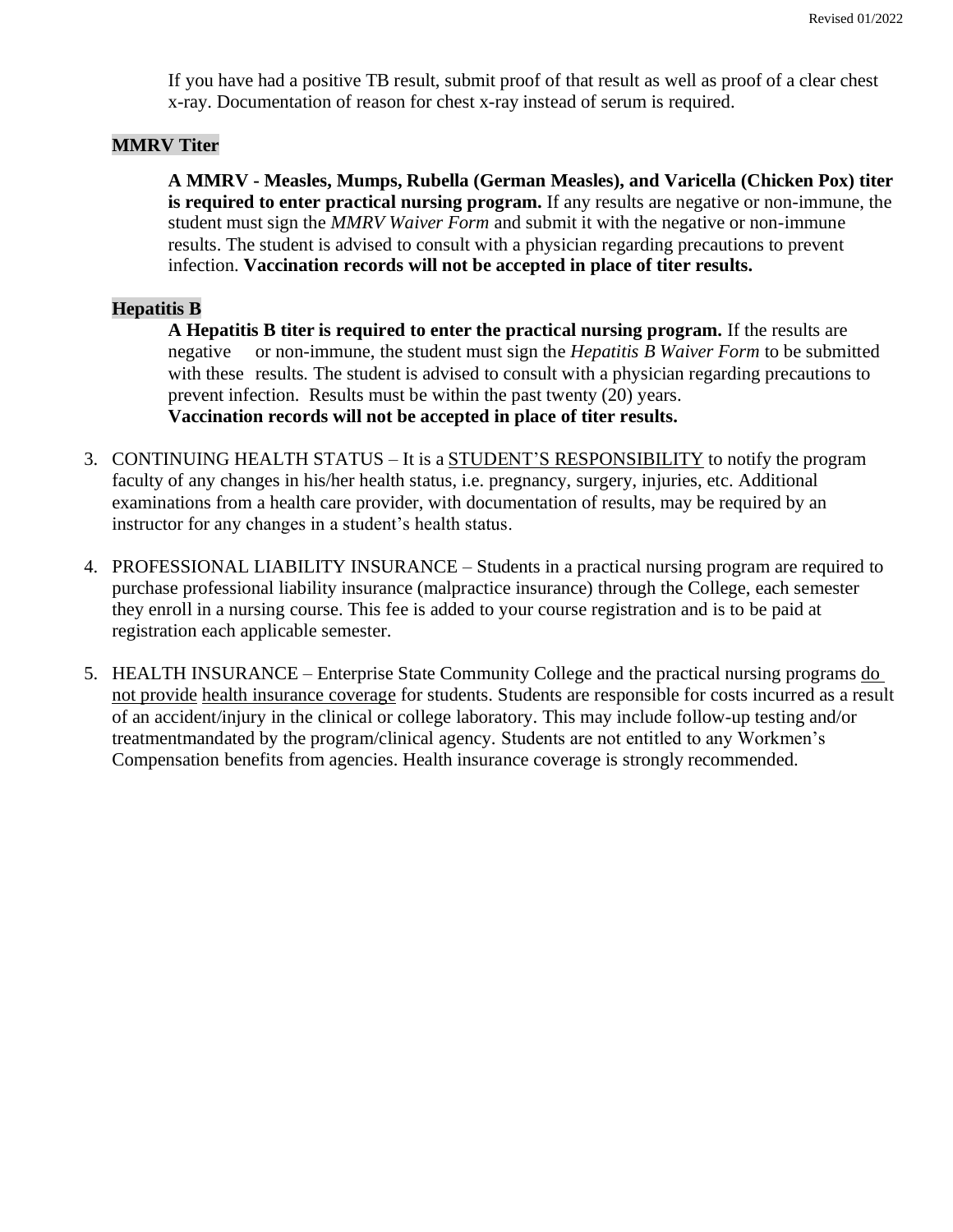#### **Enterprise State Community College – Practical Nursing Program**

## **STUDENT INFORMATION / CHECKLIST**

Before beginning any Practical Nursing Program course, you must submit proof of the following items. NO exceptions can or will be made regarding submission of documentation by a medical professional. Turn in all health record documentation to Nursing Program Personnel by the required deadline.

Student Name: Student ID Number:

| <b>ITEM</b>                                                                                                                    | <b>DOCUMENTATION REQUIRED</b>                                                                                                                                                                                               |  |  |
|--------------------------------------------------------------------------------------------------------------------------------|-----------------------------------------------------------------------------------------------------------------------------------------------------------------------------------------------------------------------------|--|--|
| <b>Essential Functions /</b>                                                                                                   | The Health Records and Statement of Essential Function Form must be signed by the                                                                                                                                           |  |  |
| <b>Physician's Statement</b>                                                                                                   | student and signed by a physician, physician's assistant, or a nurse practitioner.<br>Attach completed form.                                                                                                                |  |  |
| <b>Health Record Form</b>                                                                                                      | The Health Record Form must be completed and signed by a physician, physician's assistant,                                                                                                                                  |  |  |
|                                                                                                                                | or a nurse practitioner. Attach completed form.                                                                                                                                                                             |  |  |
| <b>Tetanus (Tdap) Vaccine</b>                                                                                                  | Documentation of an <i>adult</i> Tdap vaccine. Any Tdap older than ten (10) years must also be                                                                                                                              |  |  |
|                                                                                                                                | followed by documentation of a Tetanus booster (Td or Tdap) that is less than ten (10)                                                                                                                                      |  |  |
| <b>PPD or Tuberculosis</b>                                                                                                     | years old. Attach medical documentation.<br>Documentation of a two-step TB skin test, consisting of one test followed by a second test                                                                                      |  |  |
| (TB Skin Test)                                                                                                                 | 7-21 days later. The results cannot be more than four (4) weeks apart. TB skin tests are                                                                                                                                    |  |  |
|                                                                                                                                | good for a period of one (1) year from the administration date. An annual one-step TB skin                                                                                                                                  |  |  |
|                                                                                                                                | test will be required thereafter. Attach medical documentation.                                                                                                                                                             |  |  |
|                                                                                                                                | OR                                                                                                                                                                                                                          |  |  |
|                                                                                                                                | Documentation of a TB blood test (TB Gold). An annual blood test or one-step TB Skin Test                                                                                                                                   |  |  |
|                                                                                                                                | will be required thereafter. Attach medical documentation.                                                                                                                                                                  |  |  |
|                                                                                                                                | <b>OR</b><br>Documentation of a clear chest x-ray will be accepted for students who are unable to                                                                                                                           |  |  |
|                                                                                                                                | receive the TB skin test due to a positive TB result or previous BCG vaccination.                                                                                                                                           |  |  |
|                                                                                                                                | Completion of an annual Tuberculosis Questionnaire will also be required. Attach medical                                                                                                                                    |  |  |
|                                                                                                                                | documentation.                                                                                                                                                                                                              |  |  |
| <b>MMRV Titers</b>                                                                                                             | Documentation of titer results for MMRV - Measles (Rubeola), Mumps, Rubella (German                                                                                                                                         |  |  |
|                                                                                                                                | Measles), and Varicella (Chicken Pox). If results are non-immune (negative) or equivocal,                                                                                                                                   |  |  |
|                                                                                                                                | the student is instructed to seek the advice of a medical provider for recommended follow-                                                                                                                                  |  |  |
|                                                                                                                                | up and must sign a Measles, Mumps, Rubella, Varicella Release / Waiver Form.                                                                                                                                                |  |  |
| <b>Hepatitis B Titer</b>                                                                                                       | Attach lab data report.<br>Documentation of titer results for Hepatitis B. Results must be within the past twenty (20)                                                                                                      |  |  |
|                                                                                                                                | years. If results are non-immune (negative), the student is instructed to seek the advice of                                                                                                                                |  |  |
|                                                                                                                                | a medical provider for recommended follow-up and must sign a Hepatitis B Vaccination                                                                                                                                        |  |  |
|                                                                                                                                | Release / Waiver Form. Attach lab data report.                                                                                                                                                                              |  |  |
| <b>CPR</b>                                                                                                                     | Documentation of current CPR certification by the American Heart Association Basic Life                                                                                                                                     |  |  |
|                                                                                                                                | Support (BLS) for Health Care Providers (CPR/AED) or American Red Cross CPR for                                                                                                                                             |  |  |
|                                                                                                                                | Professional Rescuer. Attach a copy of card / certificate                                                                                                                                                                   |  |  |
| <b>Release Form</b>                                                                                                            | Read and sign the Release of Clinical Information form. Attach completed form.                                                                                                                                              |  |  |
|                                                                                                                                | IMPORTANT: All documentation must be legible. Copies will not be made for you by Program personnel. It is a student's                                                                                                       |  |  |
| responsibility to maintain a personal file with all health records. Once submitted to the Practical Nursing Program Office, no |                                                                                                                                                                                                                             |  |  |
|                                                                                                                                | records will be released back to students. There is a student copier available in the Learning Resource Center.<br>It is the student's responsibility to also retain a copy of these records and to take them to clinicals. |  |  |
|                                                                                                                                |                                                                                                                                                                                                                             |  |  |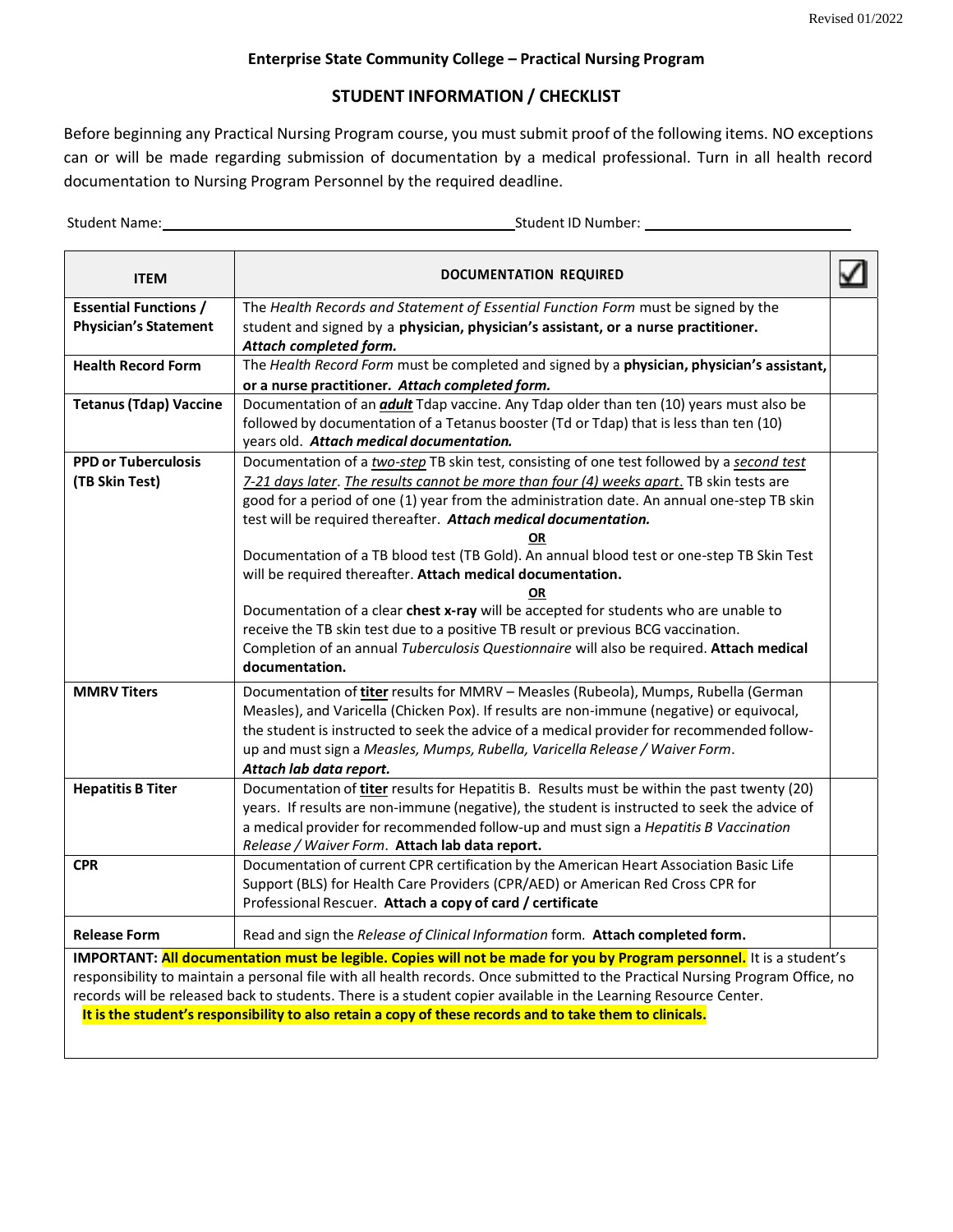# **Enterprise State Community College – Practical Nursing Program HEALTH RECORD FORM**

| Name: Name                                                                                                                                                                                                                                                                                                                                                                                                                                                                                                                        | Student ID #: New York Student ID #:                                                                                                                                                                                                                                                                                                                                                                                                                                                                                                                                                                                                                                                                                                                                                     |  |  |  |
|-----------------------------------------------------------------------------------------------------------------------------------------------------------------------------------------------------------------------------------------------------------------------------------------------------------------------------------------------------------------------------------------------------------------------------------------------------------------------------------------------------------------------------------|------------------------------------------------------------------------------------------------------------------------------------------------------------------------------------------------------------------------------------------------------------------------------------------------------------------------------------------------------------------------------------------------------------------------------------------------------------------------------------------------------------------------------------------------------------------------------------------------------------------------------------------------------------------------------------------------------------------------------------------------------------------------------------------|--|--|--|
| (Please Print)                                                                                                                                                                                                                                                                                                                                                                                                                                                                                                                    |                                                                                                                                                                                                                                                                                                                                                                                                                                                                                                                                                                                                                                                                                                                                                                                          |  |  |  |
| Address: the contract of the contract of the contract of the contract of the contract of the contract of the contract of the contract of the contract of the contract of the contract of the contract of the contract of the c                                                                                                                                                                                                                                                                                                    | <b>Contact Number:</b> Name of Allen Contact Number:                                                                                                                                                                                                                                                                                                                                                                                                                                                                                                                                                                                                                                                                                                                                     |  |  |  |
|                                                                                                                                                                                                                                                                                                                                                                                                                                                                                                                                   |                                                                                                                                                                                                                                                                                                                                                                                                                                                                                                                                                                                                                                                                                                                                                                                          |  |  |  |
| x-ray is required, documentation of reason for chest x-ray instead of serum is required.                                                                                                                                                                                                                                                                                                                                                                                                                                          | INSTRUCTIONS: A physician, nurse practitioner, or physician's assistant must complete and sign this form. Attach copies of lab<br>results documenting Tdap vaccination (and booster if applicable), TB skin test, or TB blood test and/or chest x-ray, and MMRV<br>and Hepatitis B titer results when submitting this form to Practical Nursing Program personnel or Program Secretary. If TB chest                                                                                                                                                                                                                                                                                                                                                                                      |  |  |  |
|                                                                                                                                                                                                                                                                                                                                                                                                                                                                                                                                   | <b>Requirements</b>                                                                                                                                                                                                                                                                                                                                                                                                                                                                                                                                                                                                                                                                                                                                                                      |  |  |  |
| Tetanus Vaccine (tetanus, diphtheria, pertussis)<br>All students must have a documented Tdap vaccine.                                                                                                                                                                                                                                                                                                                                                                                                                             | Date Administered ------------------                                                                                                                                                                                                                                                                                                                                                                                                                                                                                                                                                                                                                                                                                                                                                     |  |  |  |
| <b>Td or Tdap Booster</b><br>Only applicable if above Tdap vaccine is older than ten                                                                                                                                                                                                                                                                                                                                                                                                                                              | Date Administered -----------------<br><b>OR</b>                                                                                                                                                                                                                                                                                                                                                                                                                                                                                                                                                                                                                                                                                                                                         |  |  |  |
| (10) years. Adult Tdap must be followed by Td booster<br>every ten years thereafter.                                                                                                                                                                                                                                                                                                                                                                                                                                              | Not Applicable__________(physician's initials)                                                                                                                                                                                                                                                                                                                                                                                                                                                                                                                                                                                                                                                                                                                                           |  |  |  |
| <b>MMRV Titers</b>                                                                                                                                                                                                                                                                                                                                                                                                                                                                                                                | Date(s) Drawn / Results:                                                                                                                                                                                                                                                                                                                                                                                                                                                                                                                                                                                                                                                                                                                                                                 |  |  |  |
| <b>Titer results are required</b> . Vaccination records will not<br>be accepted in place of titer results                                                                                                                                                                                                                                                                                                                                                                                                                         | Measles $\frac{1}{\sqrt{2}}$ - $\frac{1}{\sqrt{2}}$ / $\Box$ Immune $\Box$ Not Immune $\Box$ Equivocal Mumps                                                                                                                                                                                                                                                                                                                                                                                                                                                                                                                                                                                                                                                                             |  |  |  |
|                                                                                                                                                                                                                                                                                                                                                                                                                                                                                                                                   | -________ / $\Box$ Immune $\Box$ Not Immune $\Box$ Equivocal Rubella -                                                                                                                                                                                                                                                                                                                                                                                                                                                                                                                                                                                                                                                                                                                   |  |  |  |
|                                                                                                                                                                                                                                                                                                                                                                                                                                                                                                                                   | - / $\Box$ / $\Box$ Immune $\Box$ Not  Immune $\Box$ Equivocal                                                                                                                                                                                                                                                                                                                                                                                                                                                                                                                                                                                                                                                                                                                           |  |  |  |
|                                                                                                                                                                                                                                                                                                                                                                                                                                                                                                                                   |                                                                                                                                                                                                                                                                                                                                                                                                                                                                                                                                                                                                                                                                                                                                                                                          |  |  |  |
| <b>Hepatitis B Titer</b><br><b>Titer results are required</b> . Vaccination records will not<br>be accepted in place of titer results.                                                                                                                                                                                                                                                                                                                                                                                            | Date Drawn / Results:<br>$\lnot$ $\lnot$ $\lnot$ $\lnot$ Immune $\lnot$ Not Immune                                                                                                                                                                                                                                                                                                                                                                                                                                                                                                                                                                                                                                                                                                       |  |  |  |
| 2-step TB Skin Test<br>or Chest X-ray<br>Results from the two-step TB skin tests cannot be more<br>than four (4) weeks apart. Results are valid for one<br>year. A one-step TB update will be required thereafter.<br>A TB blood test may be used in place of a two-step TB<br>skin test.<br>Students who have tested positive for TB or<br>who are unable to receive the TB skin test<br>must submit narrative documentation of a<br>clear chest x-ray. Documentation of reason<br>for chest x-ray instead of serum is required. | Signature<br>Date Administered: ________________________Date Read: ---------------------<br>Result: _______ mm of induration director that interpretation: $\Box$ Positive $\Box$ Negative<br>2 <sup>nd</sup> Step Lot # _________ Manuf. __________ Exp. Date ___________<br>Reader<br>Signature<br>Date Administered: ________________________Date Read: ---------------------<br>Result: mm of induration<br>Interpretation: □ Positive □ Negative<br>OR <u>the contract of the contract of the contract of the contract of the contract of the contract of the contract of the contract of the contract of the contract of the contract of the contract of the contract of the contra</u><br>TB Blood Test - Date Drawn / Results<br>OR $\qquad \qquad \qquad$<br><b>Chest X-Ray</b> |  |  |  |
|                                                                                                                                                                                                                                                                                                                                                                                                                                                                                                                                   | Date of CXR: _____________________/ Result: □ Normal<br>□ Abnormal                                                                                                                                                                                                                                                                                                                                                                                                                                                                                                                                                                                                                                                                                                                       |  |  |  |
| recommendations regarding any follow-up related to safe practice as a health care provider.                                                                                                                                                                                                                                                                                                                                                                                                                                       | Healthcare Provider Signature Required: I have reviewed this student's immunization status and have made                                                                                                                                                                                                                                                                                                                                                                                                                                                                                                                                                                                                                                                                                 |  |  |  |
| Physician, PA, or NP (Signature)                                                                                                                                                                                                                                                                                                                                                                                                                                                                                                  | <b>Contact Number</b><br>Date                                                                                                                                                                                                                                                                                                                                                                                                                                                                                                                                                                                                                                                                                                                                                            |  |  |  |
| Physician, PA, or NP (Printed)                                                                                                                                                                                                                                                                                                                                                                                                                                                                                                    | Address                                                                                                                                                                                                                                                                                                                                                                                                                                                                                                                                                                                                                                                                                                                                                                                  |  |  |  |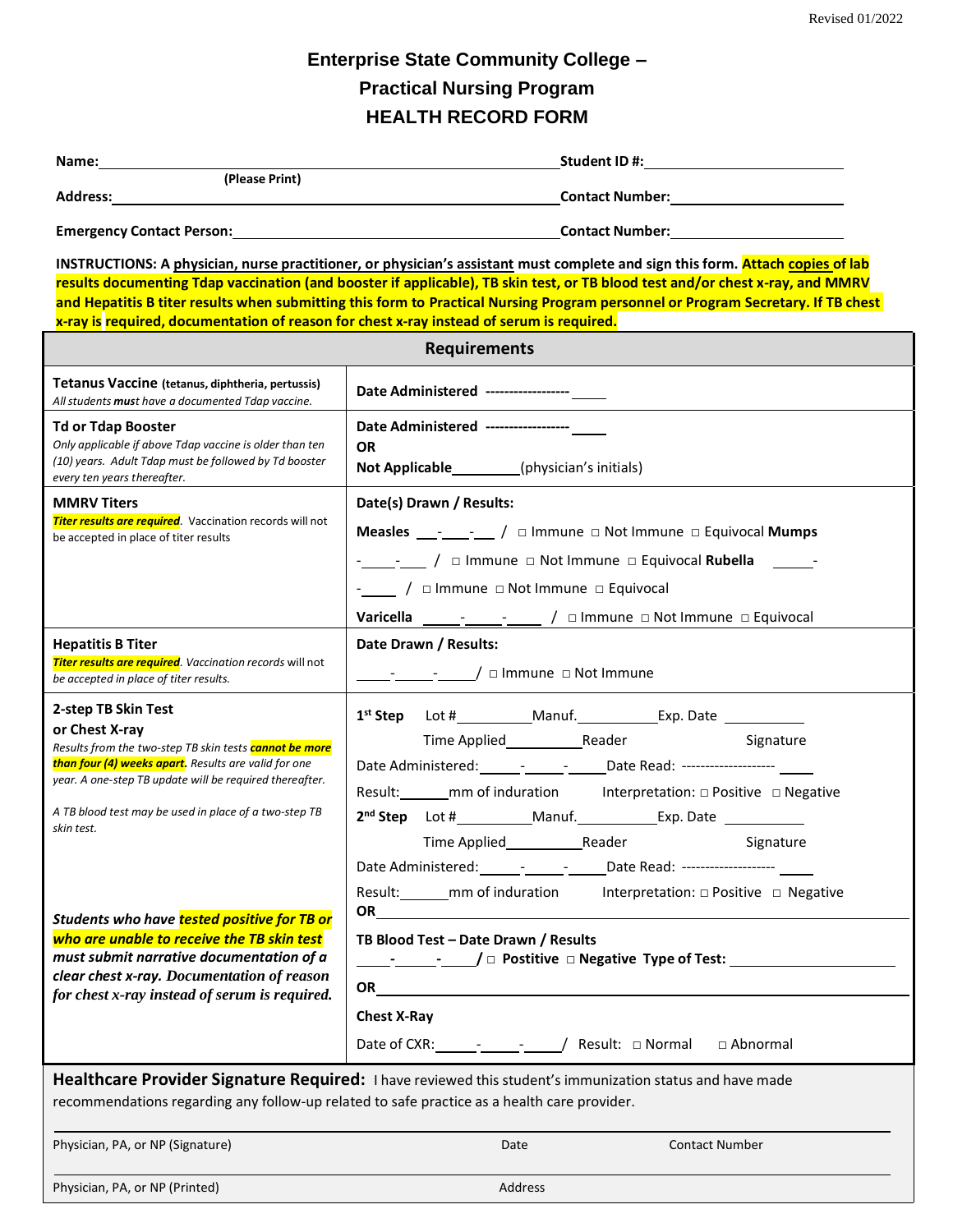## ESSENTIAL FUNCTIONS FORM Enterprise State Community College

#### **Practical Nursing Program**

The Alabama Community College System endorses the Americans' with Disabilities Act. In accordance with College policy, when requested, reasonable accommodations may be provided for individuals with disabilities.

Physical, cognitive, psychomotor, affective and social abilities are required in unique combinations to provide safe and effective nursing care. The applicant/student must be able to meet the essential functions with or without reasonable accommodations throughout the program of learning. Admission, progression and graduation are contingent upon one's ability to demonstrate the essential functions delineated for the Practical Nursing Program with or without reasonable accommodations. The Practical Nursing Program and/or its affiliated clinical agencies may identify additional essential functions. The Practical Nursing Program reserves the right to amend the essential functions as deemed necessary.

In order to be admitted and to progress in the Practical Nursing Program one must possess a functional level of ability to perform the duties required of a practical nurse. Admission or progression may be denied if a student is unable to demonstrate the essential functions with or without reasonable accommodations.

The essential functions delineated are those deemed necessary for the Practical Nursing Program. No representation regarding industrial standards is implied. Similarly, any reasonable accommodations provided will be determined and applied to the respective Practical Nursing Program and may vary from reasonable accommodations made by healthcare employers.

The following essential functions delineated are necessary for Practical Nursing Program admission, progression and graduation and for the provision of safe and effective nursing care.

# **Nursing Program Essential Functions**

The Alabama College System endorses the Americans' with Disabilities Act in accordance with Enterprise State Community College Policy, when requested, reasonable accommodations may be provided for individuals with disabilities. The essential functions below are necessary for nursing program admission, progression and graduation and for the provision of safe and effective nursing care. The essential functions include but are not limited to the ability to:

#### 1) **Sensory Perception**

- a) Visual (with or without corrective lenses)
	- i) Observe and discern subtle changes in physical conditions and the environment
	- ii) Visualize different color spectrums and color changes
	- iii) Read fine print in varying levels of light
	- iv) Read for prolonged periods of time
	- v) Read cursive writing
	- vi) Read at varying distances
	- vii) Read data/information displayed on monitors/equipment
- b) Auditory
	-
	- i) Interpret monitoring devices<br>ii) Distinguish muffled sounds he Distinguish muffled sounds heard through a stethoscope
	- iii) Hear and discriminate high and low frequency sounds produced by the body and the environment
	- iv) Effectively hear to communicate with others
- c) Tactile
	- i) Discern tremors, vibrations, pulses, textures, temperature,shapes, size, location and other physical characteristics
- d) Olfactory
	- Detect body odors and odors in the environment

#### 2) **Communication/ Interpersonal Relationships**

- a) Verbally and in writing, engage in a two-way communication and interact effectively with others, from a variety of social, emotional,cultural and intellectual backgrounds
- b) Work effectively in groups
- c) Work effectively independently
- d) Discern and interpret nonverbal communication
- e) Express one's ideas and feelings clearly
- f) Communicate with others accurately in a timely manner
- g) Obtain communications from a computer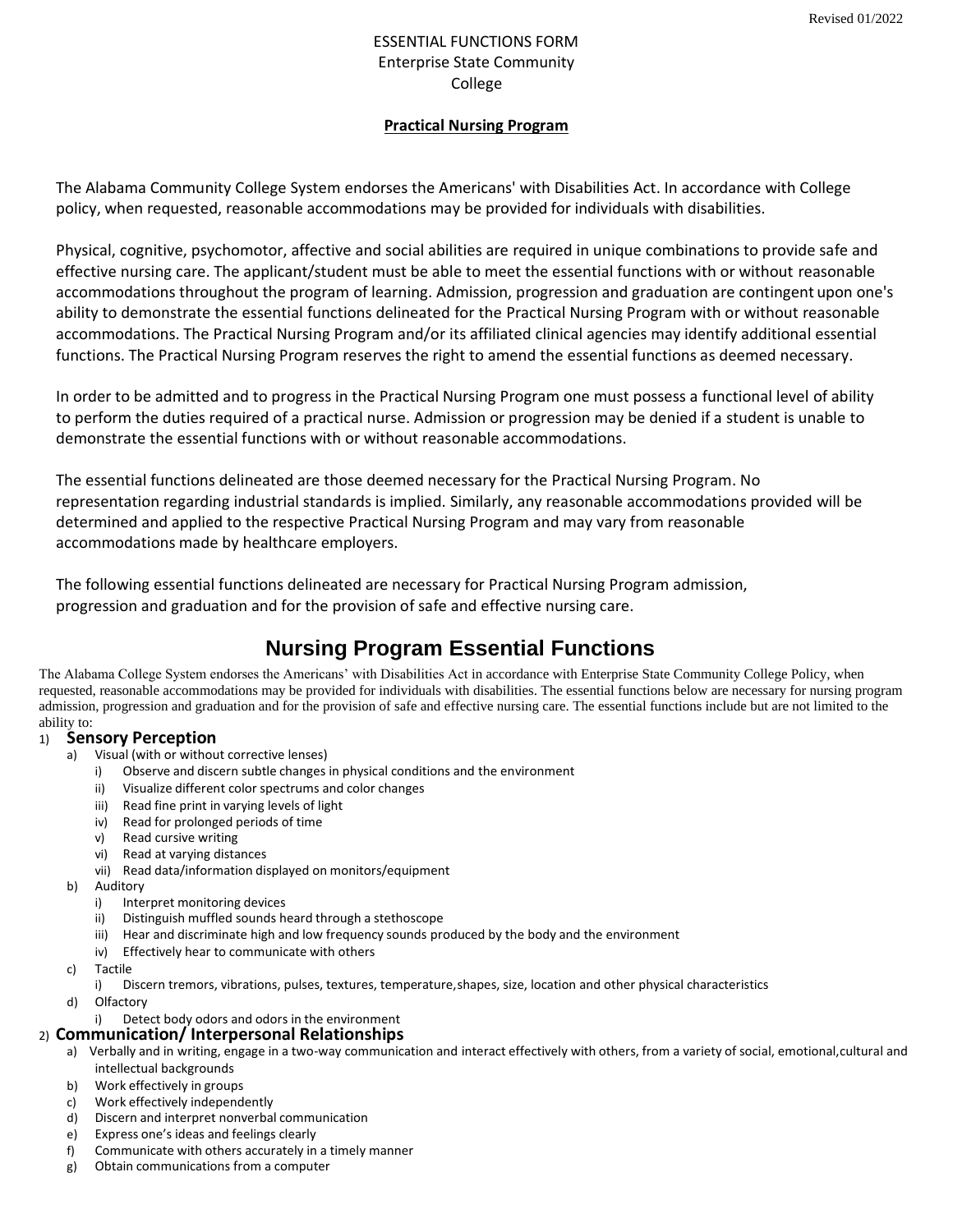## 3) **Cognitive/Critical Thinking**

- a) Effectively read, write and comprehend the English language
- b) Consistently and dependably engage in the process of critical thinking in order to formulate and implement safe and ethical nursing decisions in a variety of health care settings
- c) Demonstrate satisfactory performance on written examinationsincluding mathematical computations without a calculator
- d) Satisfactorily achieve the program objectives

## 4) **Motor Function**

- a) Handle small delicate equipment/objects without extraneousmovement, contamination or destruction
- b) Move, position, turn, transfer, assist with lifting or lift and carryclients without injury to clients, self or others
- c) Maintain balance from any position
- d) Stand on both legs
- e) Coordinate hand/eye movements
- f) Push/pull heavy objects without injury to client, self or others
- g) Stand, bend, walk and/or sit for 6-12 hours in a clinical setting performing physical activities requiring energy without jeopardizing the safety of the client, self or others
- h) Walk without a cane, walker or crutches
- i) Function with hands free for nursing care and transporting items
- j) Transport self and client without the use of electrical devices
- k) Flex, abduct and rotate all joints freely
- l) Respond rapidly to emergency situations
- m) Maneuver in small areas<br>n) Perform daily care function
- Perform daily care functions for the client
- o) Coordinate fine and gross motor hand movements to providesafe effective nursing care
- p) Calibrate/use equipment
- q) Execute movement required to provide nursing care in allhealth care settings
- r) Perform CPR and physical assessment
- s) Operate a computer

## 5) **Professional Behavior**

- a) Convey caring, respect, sensitivity, tact, compassion, empathy, tolerance and a healthy attitude toward others
- b) Demonstrate a mentally healthy attitude that is ageappropriate in relationship to the client
- c) Handle multiple tasks concurrently
- d) Perform safe, effective nursing care for clients in a caringcontext
- e) Understand and follow the policies and procedures of theCollege and clinical agencies
- f) Understand the consequences of violating the student code ofconduct
- g) Understand that posing a direct threat to others isunacceptable and subjects one to discipline
- h) Meet qualifications for licensure by examination as stipulatedby the Alabama Board of Nursing
- i) Not to pose a threat to self or others
- j) Function effectively in situations of uncertainty and stressinherent in providing nursing care
- k) Adapt to changing environments and situations
- l) Remain free of chemical dependency
- m) Report promptly to clinical and remain for 6-12 hours on theclinical unit
- n) Provide nursing care in an appropriate time frame
- o) Accepts responsibility, accountability, and ownership of one's actions
- p) Seek supervision/consultation in a timely manner
- q) Examine and modify one's own behavior when it interferes with nursing care or learning.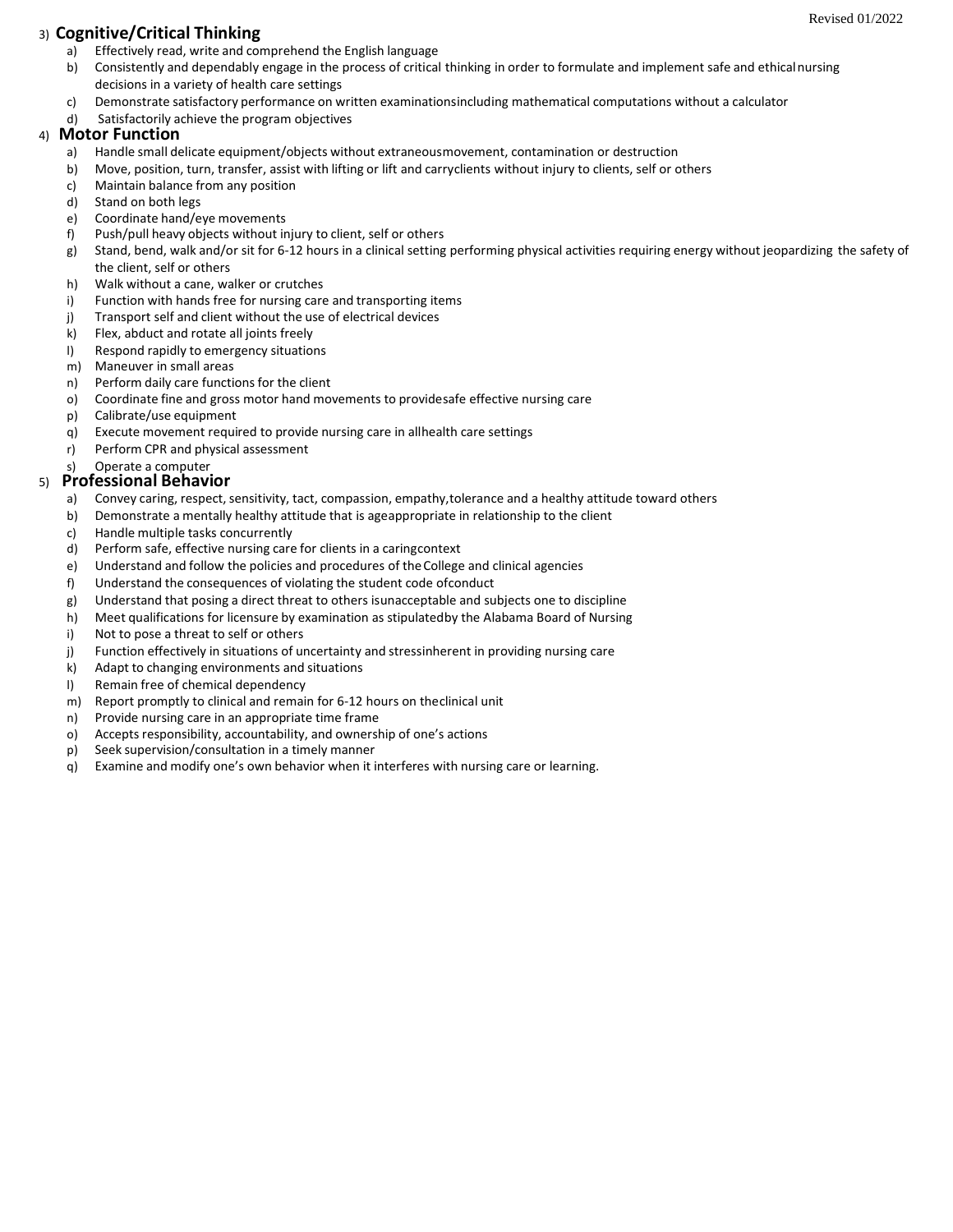# **Enterprise State Community College Practical Nursing Program**

## **HEALTH RECORD AND STATEMENT OF ESSENTIAL FUNCTIONS SIGNATURE PAGE**

## **STUDENT STATEMENT**

I have reviewed the Essential Functions for this program and I certify that to the best of my knowledge, I have the ability to perform these functions. I understand that a further evaluation of my abilities may be required and conducted by the Practical Nursing faculty, if deemed necessary, to evaluate my ability prior to admission to the program and for retention and progression through the program.

| <b>Student Signature</b>                                                                                              |                          | Date                  |  |
|-----------------------------------------------------------------------------------------------------------------------|--------------------------|-----------------------|--|
| Student's Name (Printed)                                                                                              |                          |                       |  |
|                                                                                                                       | PHYSICIAN STATEMENT      |                       |  |
| Based upon my assessment and evaluation, this person's mental and physical health                                     |                          |                       |  |
|                                                                                                                       | $is$ $is$ $is$ $not$ $s$ |                       |  |
| sufficient to perform the classroom, laboratory, and clinical duties of a practical nursing student.                  |                          |                       |  |
| If person is not mentally or physically sufficient to perform, please explain. (Attach additional sheet if necessary) |                          |                       |  |
|                                                                                                                       |                          |                       |  |
|                                                                                                                       |                          |                       |  |
|                                                                                                                       |                          |                       |  |
| Physician, PA, or Nurse Practitioner (Signature)                                                                      | Date                     | <b>Contact Number</b> |  |
| Physician, PA, or Nurse Practitioner (Printed)                                                                        | Address                  |                       |  |

**Effective 01/2022**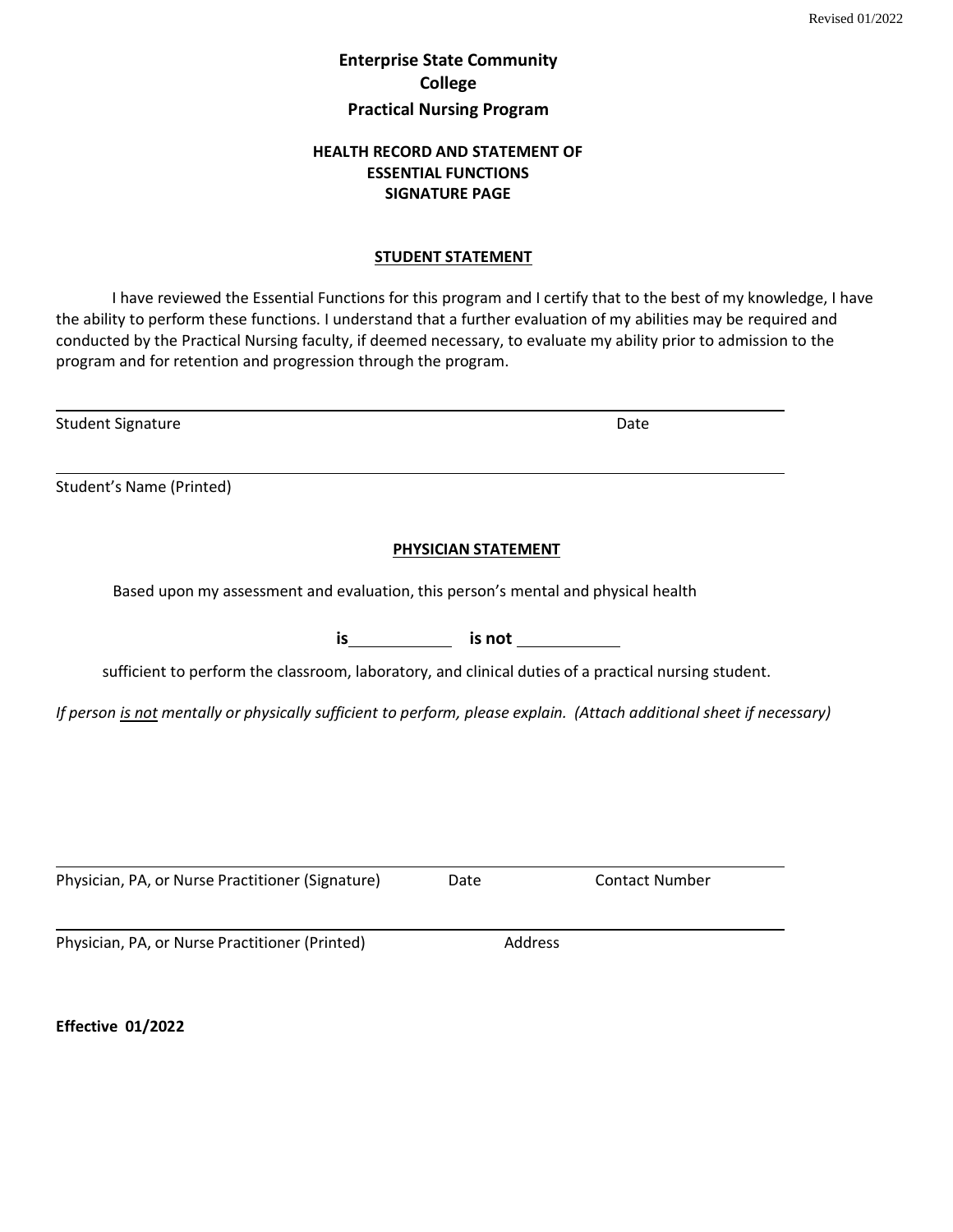# **ENTERPRISE STATE COMMUNITY COLLEGE HEALTH SCIENCES 2021-2022**

# **Flu Vaccine Info-- Students and Instructors**

Print Name**:** 

In order to document clinical attendance during the reported flu season of **October 1, 2021 – March 31, 2022**, Health Sciences students are required to respond to the following items.

Please note: Healthcare facilities may have requirements specific to their implementation of guidelines. For example, policy may prohibit patient care inside their facility for those who have not taken a current flu vaccine, or require wearing of a mask for persons granted exceptions.

# **Please check the following items that apply:**

| Are you an employee of a healthcare facility?                                                                                                                                                            |
|----------------------------------------------------------------------------------------------------------------------------------------------------------------------------------------------------------|
| <b>No</b>                                                                                                                                                                                                |
|                                                                                                                                                                                                          |
| Yes, I have received the flu vaccine. Documentation required.                                                                                                                                            |
| No, I do not wish to have the flu vaccine given to me. If assigned to a facility which<br>requires vaccination of all caregivers, you may not be allowed to complete clinical unless                     |
| granted an exception. If granted an exception by the facility, you will be required to wear a<br>mask during your clinical rotation (You may take the mask off while eating or going to the<br>bathroom) |
| I am not able to receive the flu vaccine due to medical reasons:                                                                                                                                         |
| Severe allergic reaction to eggs or other components of the flu vaccine<br>A history of Guillain-Barre syndrome within six weeks after a previous flu vaccination                                        |
| I do not wish to receive the flu vaccines for the following reason:                                                                                                                                      |
| Please check all that apply:                                                                                                                                                                             |
|                                                                                                                                                                                                          |
| Fear of injections ______________Just do not want to _________Other reasons                                                                                                                              |
| Aggregate data will be reported to the Centers for Medicare and Medicaid Services (CMS) & the CDC.                                                                                                       |
| Signature:<br>Date:                                                                                                                                                                                      |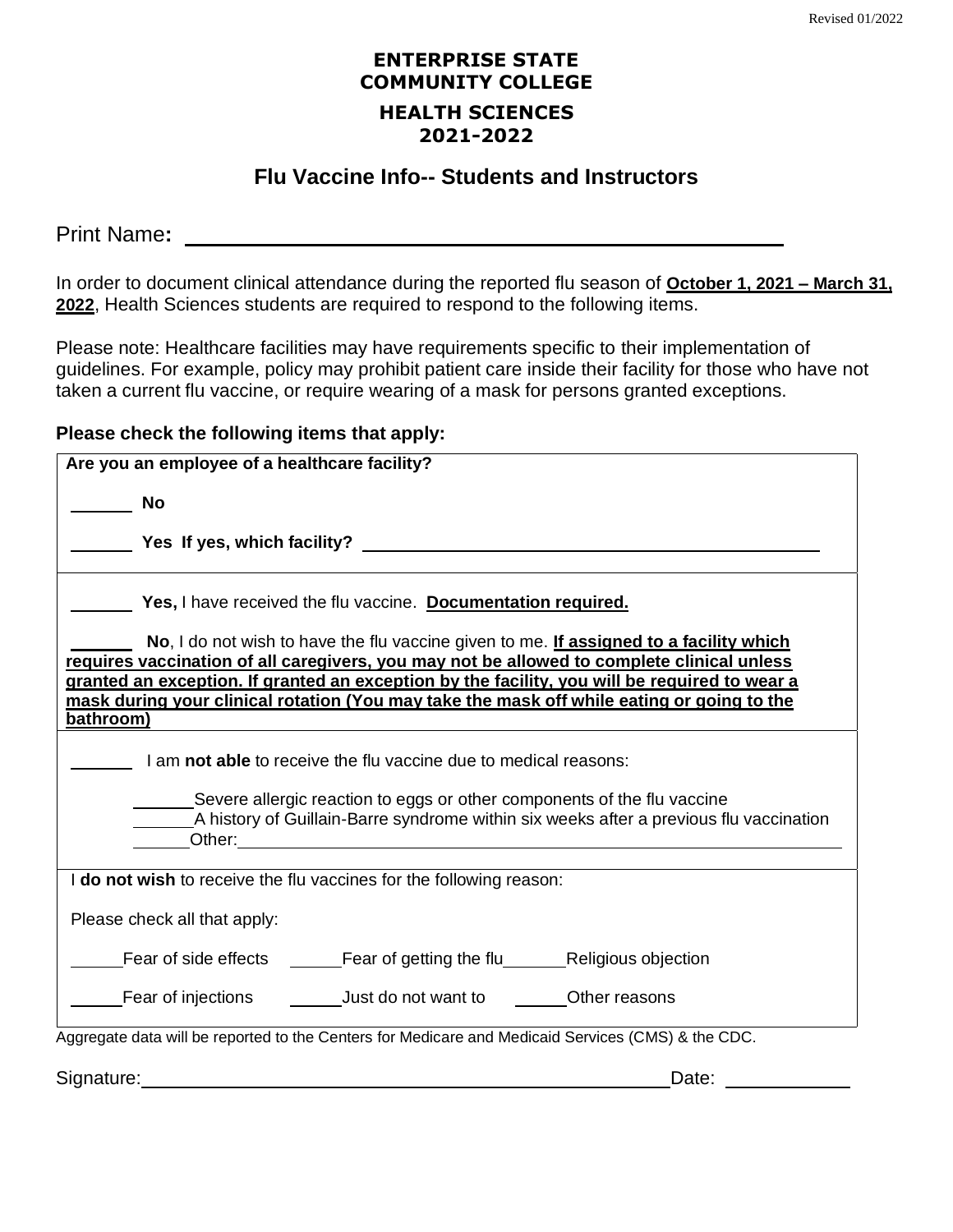# **ENTERPRISE STATE COMMUNITY COLLEGE FLU Vaccination Receipt 2021-2022**

| (Please Print)                                                                            |                |  |  |
|-------------------------------------------------------------------------------------------|----------------|--|--|
| Student/Instructor ID#:                                                                   |                |  |  |
|                                                                                           |                |  |  |
| Lot #: ________________________Expiration date: ________________________Site: L R Deltoid |                |  |  |
|                                                                                           |                |  |  |
|                                                                                           |                |  |  |
|                                                                                           | (Please Print) |  |  |
|                                                                                           |                |  |  |

(Signature)